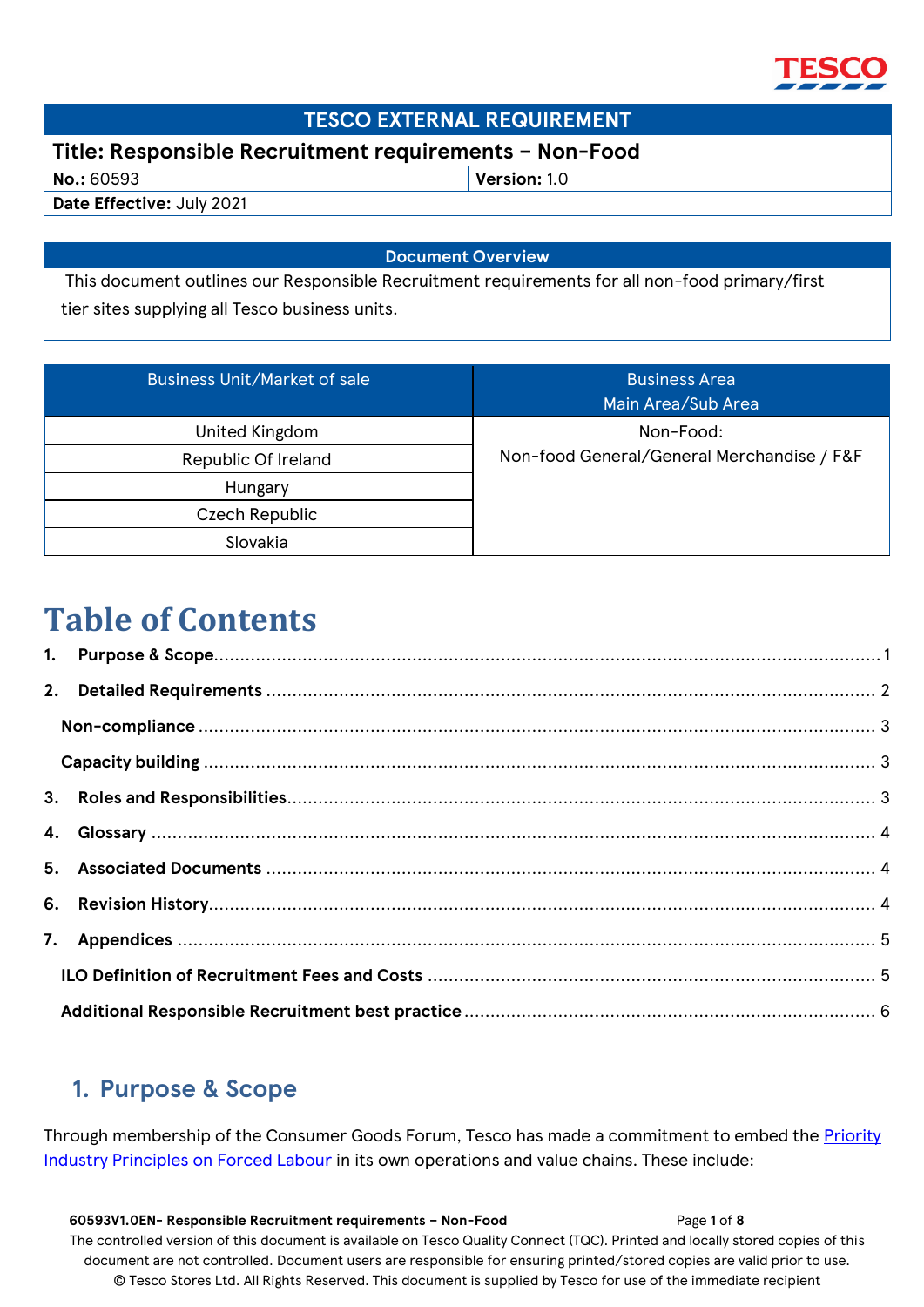

- Every worker should have freedom of movement
- No worker should pay for a job
- No worker should be indebted or coerced to work

We also endorse the Employer Pays Principle (EPP) that, *no worker should pay for a job, the cost of recruitment should be borne not by the worker but by the employer.* 

This document outlines our Responsible Recruitment requirements, in line with these principles, for all nonfood primary/first tier sites supplying all Tesco business units. We strongly encourage sites further down our supply chain to work to the principles outlined in this document.

Adherence to these requirements is a condition of supply to Tesco. Suppliers and sites are expected to read and implement the requirements, in addition to ensuring all sites are compliant with the ETI base code and all other applicable policies.

### <span id="page-1-0"></span>**2. Detailed Requirements**

It is a requirement for all primary/first tier sites to also align with the EPP and ensure that workers do not pay any fees and costs associated with recruitment, in line with the ILO definition of recruitment fees and costs – see Appendix for further. This includes covering fees and costs that are permitted by law.

Where recruitment fees and costs are found to have been paid by workers, our expectation is that these are reimbursed in full.

Where suppliers use migrant workers, they must:

- Have a clear understanding of the end-to-end processes and costs associated with migrant worker recruitment.
- Have a company or group migrant worker recruitment policy that:
	- $\circ$  States they will cover all the fees and costs associated with migrant worker recruitment, in line with the EPP and ILO definition of recruitment fees and costs.
	- $\circ$  Outlines the main principles that shall guide the suppliers recruitment activities and their engagement with registered recruitment agencies, registered sub-agents, 3rd party recruiters or suppliers.
- Other than a one-off repayment for past recruitment related fees and costs incurred by workers, repaying recruitment fees and related costs to workers on an on-going basis does not meet Tesco's requirements regarding migrant worker recruitment.
- Suppliers should also align with the additional Responsible Recruitment requirements, found in the Appendix.

Where suppliers use labour providers, they must: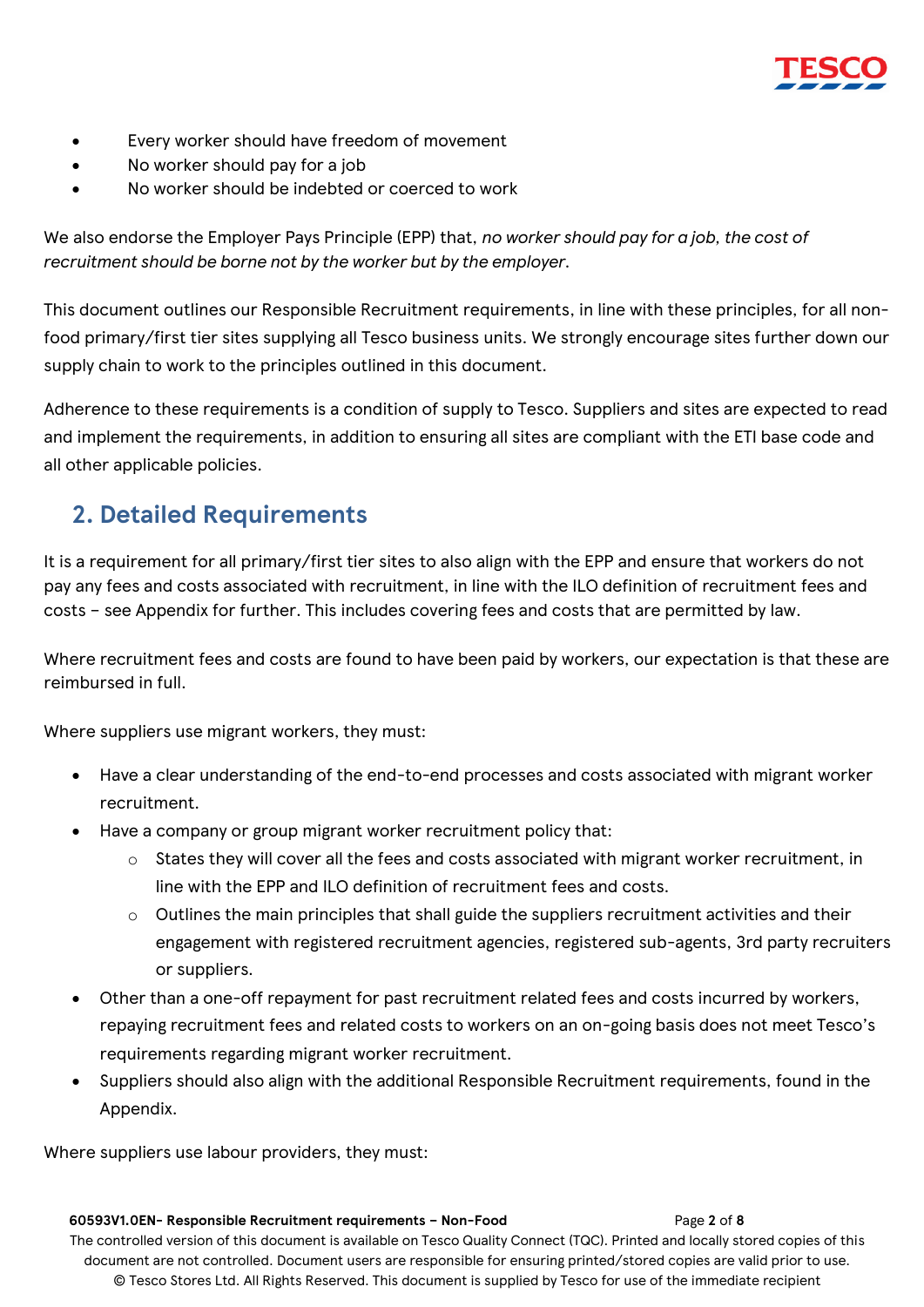

- Ensure they meet the legal requirements within the country they operate as well as being compliant with the ETI base code.
- Conduct annual audits of their providers to ensure policies and procedures meet these expectations. Audits should also cover the activities of any sub-contractors.
- Prohibit any charges by suppliers, labour providers or other  $3<sup>rd</sup>$  parties to prospective workers. This means suppliers must pay enough to labour providers to cover the cost of recruitment.

#### <span id="page-2-0"></span>**Non-compliance**

We recognise that in some circumstances the transition to the EPP may require significant changes to recruitment practices. Where such changes are required, suppliers must have a time bound action plan to align with the EPP. This must be agreed with the Tesco Responsible Sourcing team.

#### <span id="page-2-1"></span>**Capacity building**

As a Founding Sponsor of the [Responsible Recruitment Toolkit](https://urldefense.com/v3/__https:/responsiblerecruitmenttoolkit.org/__;!!JUyETn1neQ!tMNWT5PRlL2PCf5JQssn47lGOR7Kv0_JVgEHlFDE0B_7bIy6fFCAkkxi6ul2QO5R$) (RRT), Tesco is keen to support our suppliers to embed responsible recruitment practices in their business and labour supply chain. Businesses in our supply chain can benefit from:

- 1. **FREE 'Plus' subscription on the RRT online tool.** Access a wide range of guidance, resources and self-assessment functionality. Simply [subscribe](https://urldefense.com/v3/__https:/responsiblerecruitmenttoolkit.org/membership-account/membership-checkout/?level=7__;!!JUyETn1neQ!uDcPVFDA59FuOt1YaofPmf9ZGwYfME-0KLy2klGEI4egzgGO6nTQ5NbJxUeKkz45$) [o](https://urldefense.com/v3/__https:/responsiblerecruitmenttoolkit.org/membership-account/membership-checkout/?level=7__;!!JUyETn1neQ!uDcPVFDA59FuOt1YaofPmf9ZGwYfME-0KLy2klGEI4egzgGO6nTQ5NbJxUeKkz45$)nline.
- 2. **Unlimited FREE RRT training on the below topics.** Find out more and book [here.](https://urldefense.com/v3/__https:/responsiblerecruitmenttoolkit.org/workshops/__;!!JUyETn1neQ!uDcPVFDA59FuOt1YaofPmf9ZGwYfME-0KLy2klGEI4egzgGO6nTQ5NbJxW4sSvQ_$)
- Introduction to Responsible Recruitment
- Eliminating Worker Paid Recruitment Fees training
- Labour Supply Chain Due Diligence and Partnerships
- Safe Work for Agency/Contract Workers
- Fair and Equal Opportunity and Treatment

Your suppliers, labour providers and recruiters can also access these benefits, please pass this information on to them.

### <span id="page-2-2"></span>**3. Roles and Responsibilities**

#### **60593V1.0EN- Responsible Recruitment requirements – Non-Food** Page **3** of **8**

The controlled version of this document is available on Tesco Quality Connect (TQC). Printed and locally stored copies of this document are not controlled. Document users are responsible for ensuring printed/stored copies are valid prior to use. © Tesco Stores Ltd. All Rights Reserved. This document is supplied by Tesco for use of the immediate recipient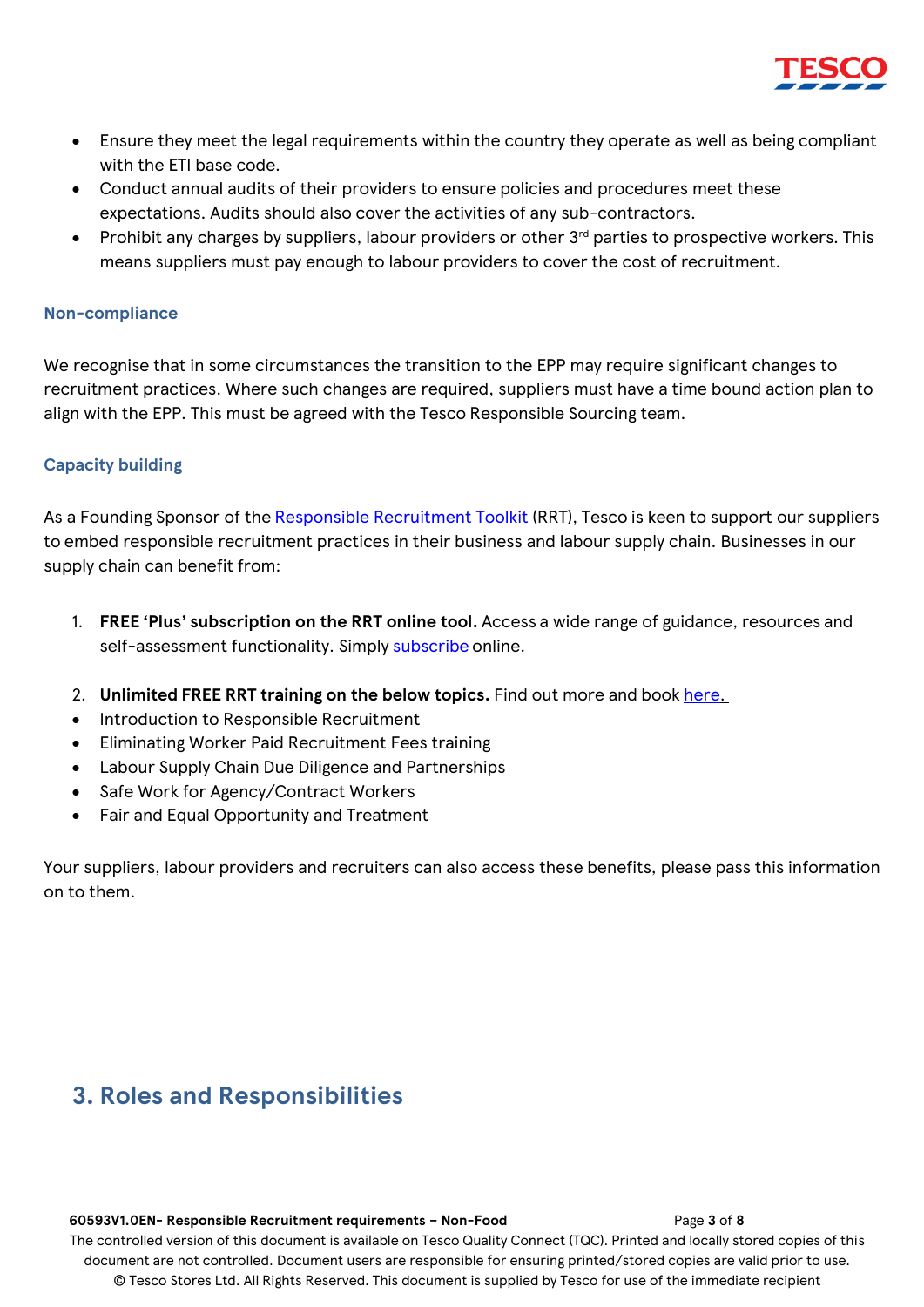

| <b>Role</b>                        | <b>Responsibility</b>                                                                                                                                                                                                                                                                                                 |  |  |  |
|------------------------------------|-----------------------------------------------------------------------------------------------------------------------------------------------------------------------------------------------------------------------------------------------------------------------------------------------------------------------|--|--|--|
|                                    | Provide clarification on the requirements and support where there are                                                                                                                                                                                                                                                 |  |  |  |
| Responsible Sourcing               | challenges to compliance. Representatives from the Responsible Sourcing                                                                                                                                                                                                                                               |  |  |  |
|                                    | team may also audit against the requirements, where applicable.                                                                                                                                                                                                                                                       |  |  |  |
| Supplier/Site                      | Suppliers and sites must read and implement the requirements, in addition to<br>ensuring they are complaint with the ETI base code. Suppliers must inform<br>Tesco of any of challenges associated with compliance as well as any Human<br>Rights concerns or allegations against their organisation or supply chain. |  |  |  |
| 3 <sup>rd</sup> party audit bodies | Audit against the requirements.                                                                                                                                                                                                                                                                                       |  |  |  |

### <span id="page-3-0"></span>**4. Glossary**

| <b>Acronym</b>                                                               | <b>Definition</b>                                                                     |  |  |  |
|------------------------------------------------------------------------------|---------------------------------------------------------------------------------------|--|--|--|
| Primary/first tier                                                           | The production facility that is approved by Tesco, and is registered in Tesco's EQOS  |  |  |  |
| system, with a unique ID number, where product manufacturing occurs.<br>site |                                                                                       |  |  |  |
|                                                                              | The Ethical Trading Initiative (ETI) is a leading alliance of companies, trade unions |  |  |  |
| ETI                                                                          | and NGOs that promotes respect for workers' rights around the globe. The ETI Base     |  |  |  |
|                                                                              | Code is founded on the conventions of the International Labour Organisation (ILO)     |  |  |  |
|                                                                              | and is an internationally recognised code of labour practice.                         |  |  |  |
|                                                                              | The Employer Pays Principle (EPP) states that, no worker should pay for a job, the    |  |  |  |
|                                                                              | cost of recruitment should be borne not by the worker but by the employer.            |  |  |  |
| <b>EPP</b>                                                                   | The Principle is increasingly being adopted by companies across a range of industry   |  |  |  |
|                                                                              | sectors and locations. It is endorsed by the Leadership Group for Responsible         |  |  |  |
|                                                                              | Recruitment, of which Tesco is a member.                                              |  |  |  |

## <span id="page-3-1"></span>**5. Associated Documents**

| Nocument No. | <b>Document Title</b>                                                   |  |  |  |
|--------------|-------------------------------------------------------------------------|--|--|--|
| 80632        | Responsible Sourcing Manual, Clothing and General Merchandise Suppliers |  |  |  |

# <span id="page-3-2"></span>**6. Revision History**

| Date             | Version <sup>'</sup> | Document |                       |
|------------------|----------------------|----------|-----------------------|
| Effective        |                      | Section' | <b>Change Summary</b> |
| <b>July 2021</b> |                      | Alı      | New document          |

 **60593V1.0EN- Responsible Recruitment requirements – Non-Food** Page **4** of **8** The controlled version of this document is available on Tesco Quality Connect (TQC). Printed and locally stored copies of this document are not controlled. Document users are responsible for ensuring printed/stored copies are valid prior to use. © Tesco Stores Ltd. All Rights Reserved. This document is supplied by Tesco for use of the immediate recipient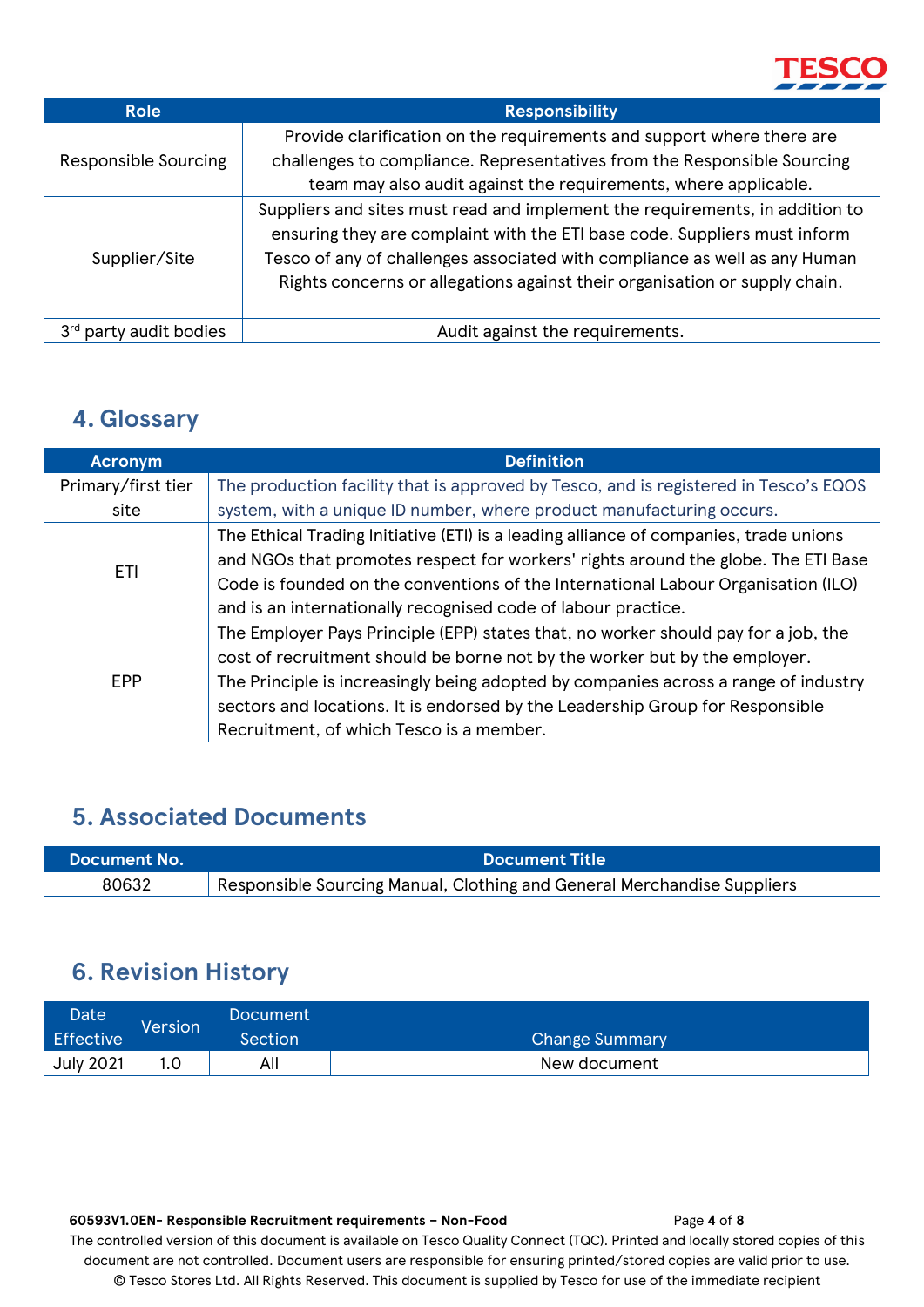

### <span id="page-4-0"></span>**7. Appendices**

#### <span id="page-4-1"></span>**ILO Definition of Recruitment Fees and Costs**





### ILO Definition of Recruitment Fees and Costs: For employers to cover

**Recruitment Fees** 

Covers recruitment, referral and placement services that can involve advertising, disseminating information, arranging interview, submitting documents for government clearances, confirming credentials, organising travel and placement into employment.

| <b>Medical Costs</b>                                   | <b>Insurance Costs</b>                                                                                                                        | Skills &<br><b>Qualifications</b>                                                                                | <b>Training and</b><br>Orientation                                                                      | Equipment<br><b>Costs</b>              | <b>Travel and</b><br>Lodging                                                                                           | Administrative<br>Costs                                                                                                                                                                             |
|--------------------------------------------------------|-----------------------------------------------------------------------------------------------------------------------------------------------|------------------------------------------------------------------------------------------------------------------|---------------------------------------------------------------------------------------------------------|----------------------------------------|------------------------------------------------------------------------------------------------------------------------|-----------------------------------------------------------------------------------------------------------------------------------------------------------------------------------------------------|
| • Medical<br>examinations<br>• Tests<br>• Vaccinations | • Mandatory<br>government<br>insurance<br>• Health and<br>safety of<br>workers<br>• Enrolment in<br><b>Migrant</b><br>Welfare<br><b>Funds</b> | • Language<br>proficiency<br>tests<br>• Skills and<br>qualifications<br>tests<br>• Certification<br>or licensing | • Mandatory<br>training<br>• Pre-departure<br>and post-<br>arrival<br>training<br>• On-site<br>training | • Tools<br>• Uniforms<br>• Safety gear | • Including for<br>training,<br>interviews.<br>consular<br>appointments<br>• Relocation<br>• Return or<br>repatriation | • Application and<br>service fees<br>•Employment<br>contracts,<br>passports, IDs,<br>visas, background<br>checks, security &<br>exit clearance.<br>banking services,<br>work & residence<br>permits |
|                                                        |                                                                                                                                               |                                                                                                                  |                                                                                                         |                                        |                                                                                                                        |                                                                                                                                                                                                     |



 $1/2$ 

#### **60593V1.0EN- Responsible Recruitment requirements – Non-Food** Page **5** of **8** The controlled version of this document is available on Tesco Quality Connect (TQC). Printed and locally stored copies of this document are not controlled. Document users are responsible for ensuring printed/stored copies are valid prior to use. © Tesco Stores Ltd. All Rights Reserved. This document is supplied by Tesco for use of the immediate recipient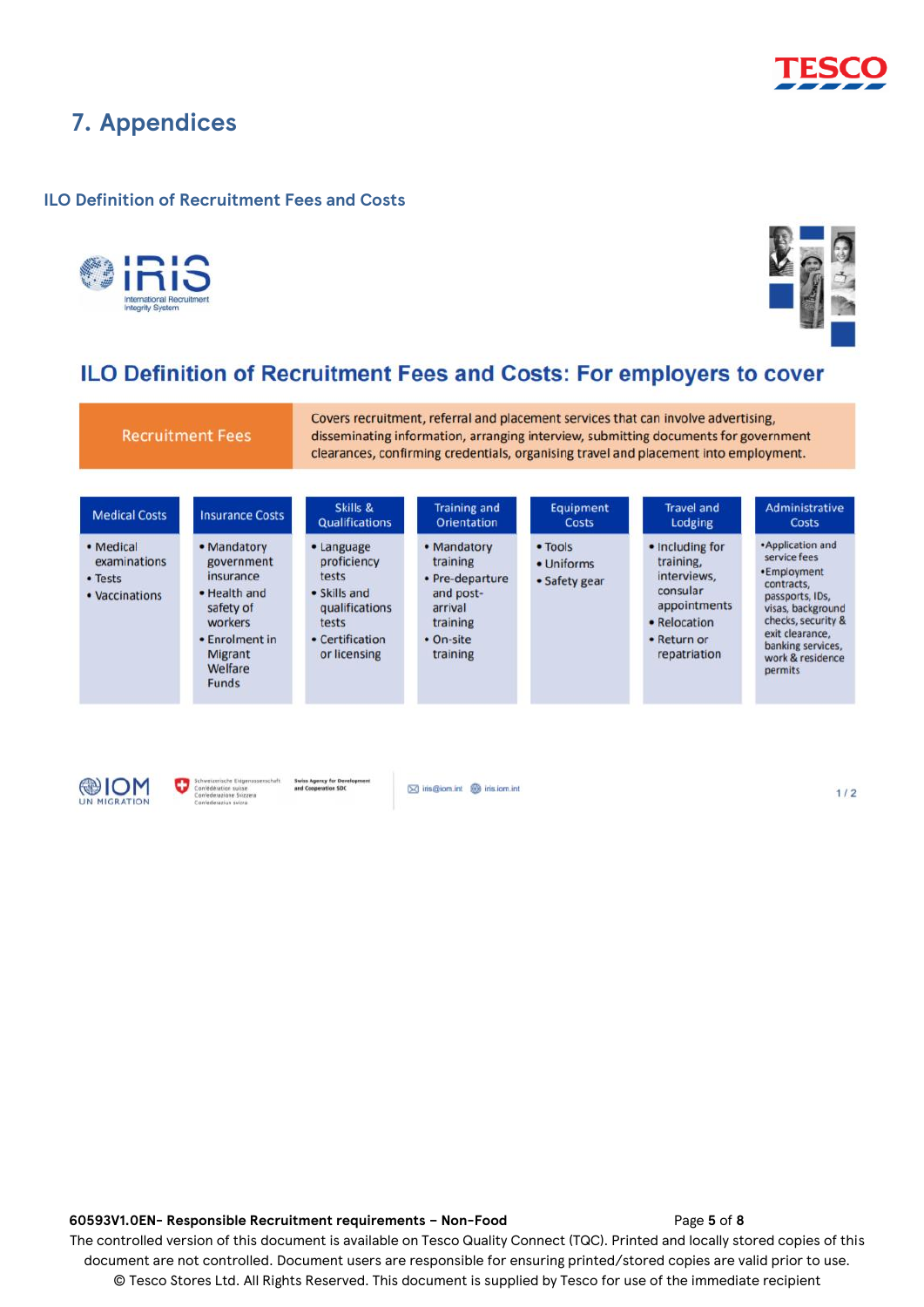



### Reasonable costs for workers to cover



### <span id="page-5-0"></span>**Additional Responsible Recruitment requirements:**

- Employers must check the age of work applicants and have a remediation process for instances where underage workers (as per local law) are recruited, introducing preventative measures to ensure future under-age worker recruitment or employment does not occur.
- Employers must have clauses in their migrant worker recruitment policy that outline practices to ensure the prevention and remediation of forced labour or involuntary employment during recruitment processes. This should include freedom of movement, no document or ID storage or retention, prevention of debt bondage and prohibiting making recruitment or employment conditional on the use of mandatory services.
- Employers must have clauses in their migrant worker recruitment policy that outline policy and practices to ensure the prevention and remediation of harsh or inhumane treatment of job seekers or applicants during recruitment processes.

#### **60593V1.0EN- Responsible Recruitment requirements – Non-Food** Page **6** of **8** The controlled version of this document is available on Tesco Quality Connect (TQC). Printed and locally stored copies of this document are not controlled. Document users are responsible for ensuring printed/stored copies are valid prior to use. © Tesco Stores Ltd. All Rights Reserved. This document is supplied by Tesco for use of the immediate recipient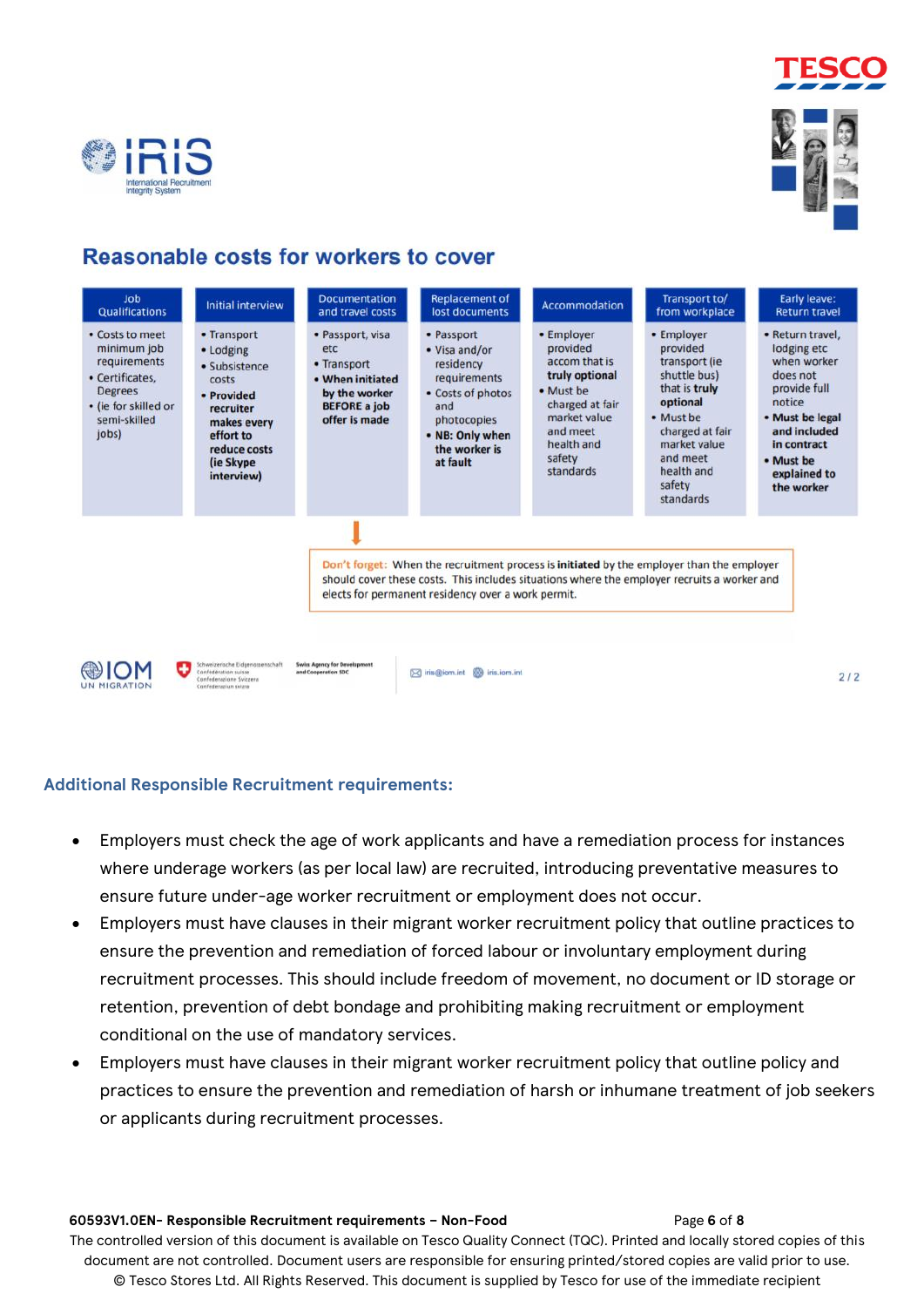

- Employers must have clauses in their migrant worker recruitment policy that outlines nondiscrimination policy and practices that provide for transparent and objective selection or recruitment/employment criteria utilised during recruitment processes.
- Where possible employers must recruit and employ migrant workers directly. Where this is not possible, recruitment agencies, sub-agents, 3rd party recruiters or labour providers must be legally registered and subject to due diligence by the employer/supplier. These actors must also be trained in the supplier's migrant worker recruitment policy and practices, and sign a service agreement agreeing to comply with and implement the supplier's migrant worker recruitment policy and practices. Service agreements should include a termination clause in case of breach of this policy. In the event of any termination, the welfare of workers should be prioritised.
- Employers must ensure workers have a clear understanding of the site, role, performance requirements, skills, terms, conditions, pay and benefits before candidates are recruited for and/or agree to employment.
- Following recruitment and contract signing, all successful applicants must receive a detailed predeparture training in the country of origin, which includes: discussion of contract details, documentation, information on the host country including their rights within that country, specifics on the job role, conditions of work, pay, benefits, skills, performance required and access to complaint or grievance mechanisms during the recruitment process and after arrival.
- Pregnancy testing must not be conducted on job applicants unless local law requires it, for further information see [here.](https://www.fairlabor.org/sites/default/files/documents/reports/triple_discrimination_woman_pregnant_and_migrant_march_2018.pdf)
- Employers should include in their migrant worker recruitment policy clauses which prohibit acceptance of any form of bribe from workers to secure employment or agencies to secure recruitment contracts. These actions by an employee must be considered a serious disciplinary offence. Employers should actively encourage workers or employees to raise any concerns relating to this through appropriate grievance channels.
- Employers and their designated recruitment agents (where applicable) must provide applicants with a breakdown of all recruitment related costs at the recruitment stage and prior to contract signing, explaining which of these are to be covered by the employer and the worker. They should also provide a timeline and detailed explanation of the recruitment process. The employers' contract with the recruitment agent (where applicable) and the recruitment agent's contract with the applicant (where required by law) must also include this breakdown and specify who is responsible for the reimbursement of any fees incorrectly paid by the worker.
- It is the employer's responsibility to verify through due diligence measures that any registered recruitment agencies, sub-agents, 3rd party recruiters, suppliers or labour providers they utilise comply with their contractual terms. Due diligence can be conducted through audits, worker interviews, confidential worker hotlines or engagement with NGOs, experts or other third parties.. Direct, safe and confidential worker engagement is key to ensuring that accurate information on

#### **60593V1.0EN- Responsible Recruitment requirements – Non-Food** Page **7** of **8** The controlled version of this document is available on Tesco Quality Connect (TQC). Printed and locally stored copies of this document are not controlled. Document users are responsible for ensuring printed/stored copies are valid prior to use. © Tesco Stores Ltd. All Rights Reserved. This document is supplied by Tesco for use of the immediate recipient